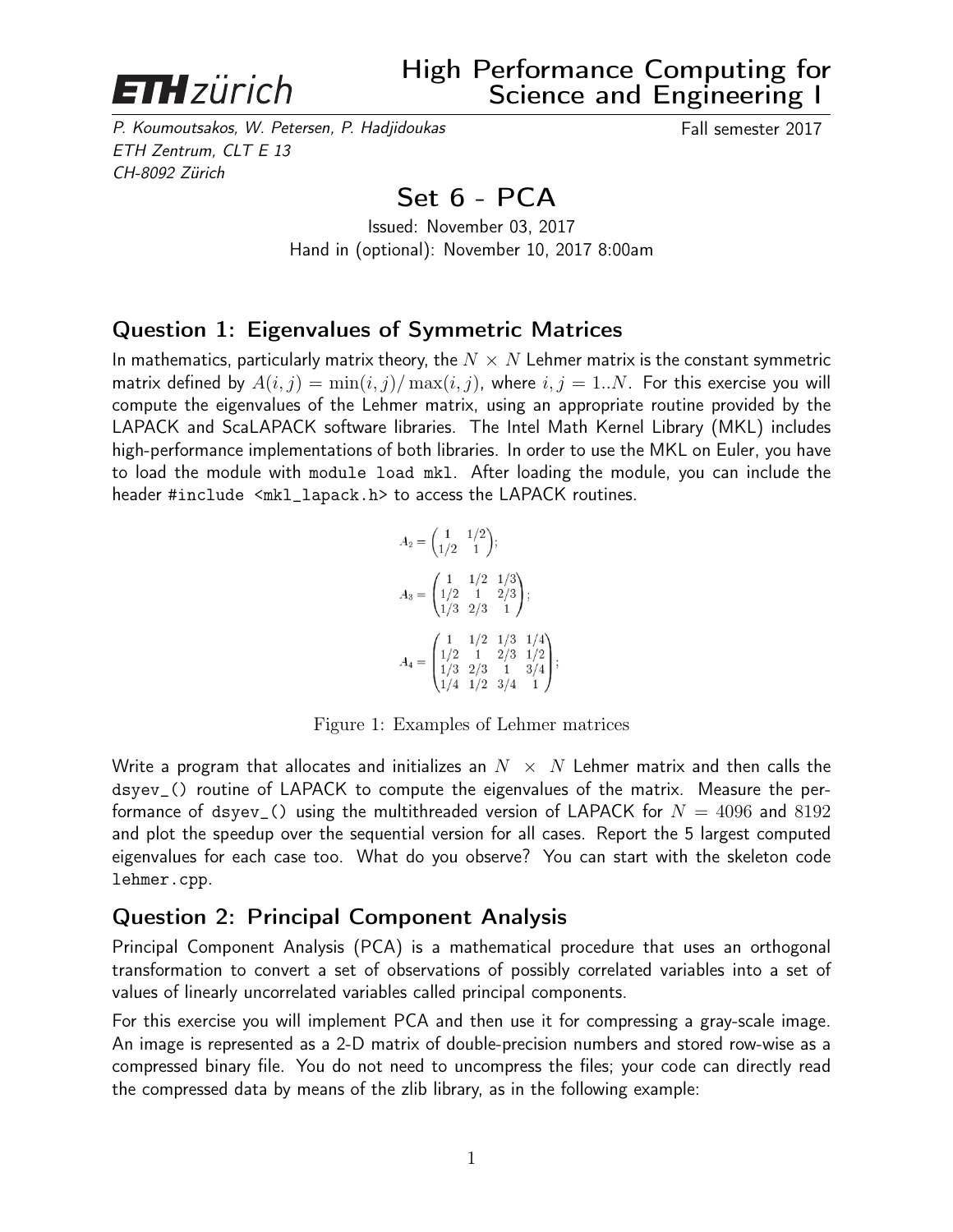



dent Nixon  $(469 \times 700)$ 

(a) The King meets with presi-(b) Tropical cyclone image from NASA  $(4096 \times 4096)$ 

(c) Our planet  $(9500 \times 9500)$ 

```
1 #include \langlezlib.h > /* link with -lz */
2
3 // grows, fcols: dimensions of the stored image
4 // rows, cols: number of rows and columns that we will use
5 double *read_gzfile(char *fname, int frows, int fcols, int rows, int cols)
6 \qquad \qquad \left\{7 double ∗A; // matrix
8 double *buf; // temporary buffer
9 gzFile *fp; // file descriptor
10
11 A = (double *) \text{ malloc} (rows * \text{cols} * \text{size} \text{ of } (double)) ;12 buf = (double *) malloc (fcols * size of (double));13
14 fp = gzopen (frame, "rb");
15 for (int i = 0; i < rows; i+1) {
16 gzread (fp, buf, fcols * size of (double));
17 memcpy(&A[i*cols], buf, cols*sizeof(double));
18 }
19 gzclose(fp);
20
21 free (buf);
22 return A:
23 }
```
We provide three such binary files with varying size:

- elvis.bin.gz: the well-known Elvis-Nixon image  $(469 \times 700)$  pixels).
- cyclone.bin.gz: image of a tropical cyclone  $(4096 \times 4096)$  pixels), downloaded from the NASA Earth Observatory (http://www.nasa.gov/mission\_pages/hurricanes/ archives/2011/h2011\_Benilde.html).
- earth.bin.gz: image of planet earth  $(9500 \times 9500)$  pixels), downloaded from the NASA Earth Observatory (https://earthobservatory.nasa.gov/IOTD/view.php?id=79383).

The binary files for the corresponding images can be found in the data directory in the course Git repository (as well as on the course webpage). In addition, you will find a Matlab script file (pca\_demo.m) that uses the Elvis-Nixon image and demonstrates the implementation steps that you have to follow for your  $C/C++$  program. The code in the script is not optimized and its main purpose is to provide guidelines and help you in the verification of your results.

The first stage of PCA includes the construction of the covariance matrix. Your program initially reads the image matrix from the disk. Then, it computes the mean and standard deviation of the